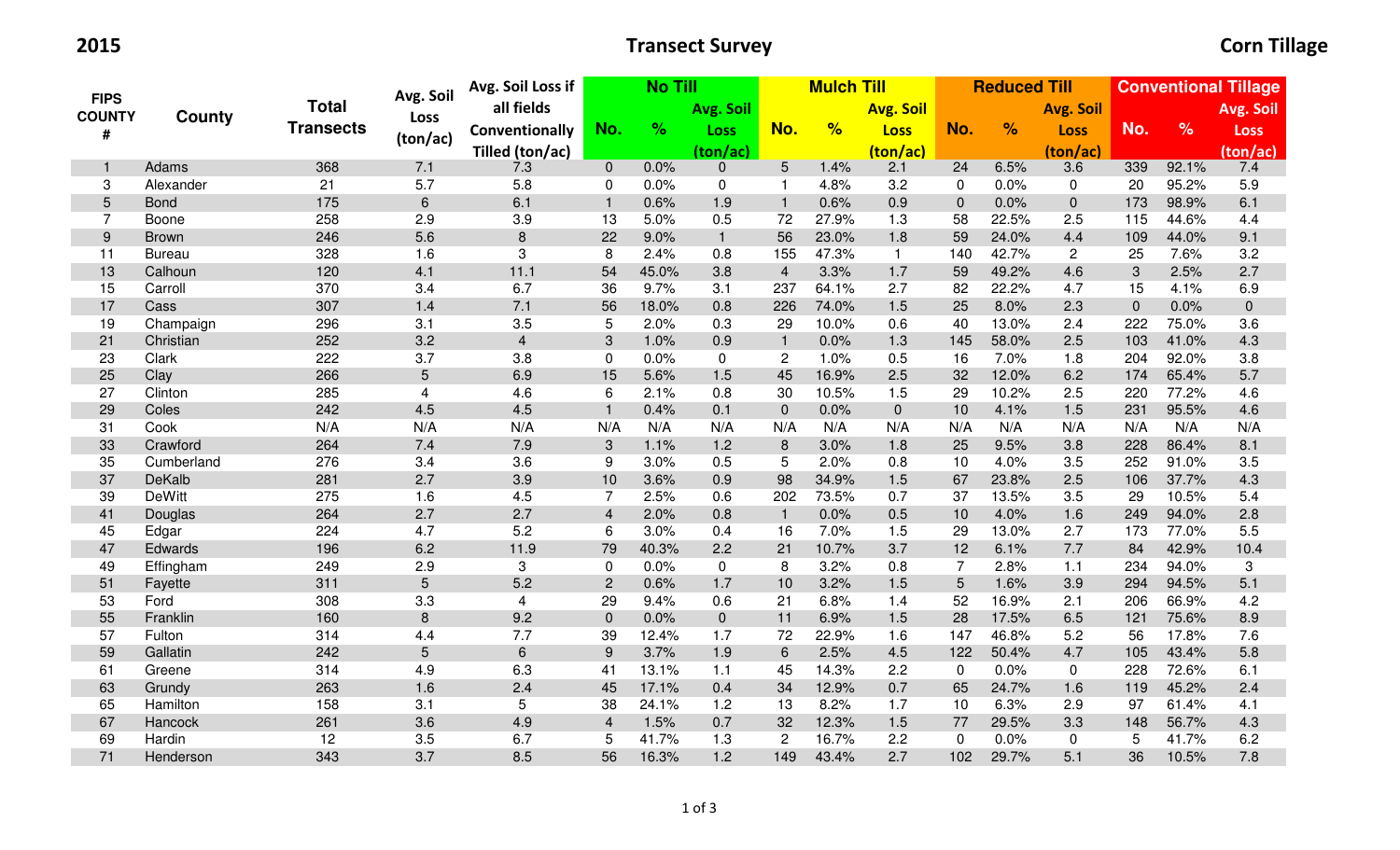2015

## **Transect Survey Community Community** Corn Tillage

|                              | <b>County</b>    |                  | Avg. Soil                 | Avg. Soil Loss if | <b>No Till</b> |       |                |                | <b>Mulch Till</b> |                  | <b>Reduced Till</b> |               |                  | <b>Conventional Tillage</b> |               |                  |
|------------------------------|------------------|------------------|---------------------------|-------------------|----------------|-------|----------------|----------------|-------------------|------------------|---------------------|---------------|------------------|-----------------------------|---------------|------------------|
| <b>FIPS</b><br><b>COUNTY</b> |                  | <b>Total</b>     | Loss                      | all fields        |                |       | Avg. Soil      |                |                   | <b>Avg. Soil</b> |                     |               | <b>Avg. Soil</b> |                             |               | Avg. Soil        |
| #                            |                  | <b>Transects</b> |                           | Conventionally    | No.            | %     | Loss           | No.            | %                 | <b>Loss</b>      | No.                 | $\frac{9}{6}$ | <b>Loss</b>      | No.                         | $\frac{9}{6}$ | <b>Loss</b>      |
|                              |                  |                  | (ton/ac)                  | Tilled (ton/ac)   |                |       | (ton/ac)       |                |                   | (ton/ac)         |                     |               | (ton/ac)         |                             |               | (ton/ac)         |
| 73                           | Henry            | 335              | 3.3                       | 7.9               | 154            | 46.0% | 2.4            | 58             | 17.3%             | 1.9              | 61                  | 18.2%         | 4.1              | 62                          | 18.5%         | 6.3              |
| 75                           | Iroquois         | 225              | 1.6                       | 2.5               | 14             | 6.2%  | 0.2            | 68             | 30.2%             | 0.5              | 72                  | 32.0%         | 1.5              | 71                          | 31.6%         | 3.1              |
| 77                           | Jackson          | 105              | 4.7                       | 9.7               | 31             | 29.5% | 2.5            | 16             | 15.2%             | 3.4              | 23                  | 21.9%         | 4.7              | 35                          | 33.3%         | 7.3              |
| 79                           | Jasper           | 278              | 3.8                       | 4.5               | 19             | 6.8%  | 0.6            | 8              | 2.9%              | 1.9              | 35                  | 12.6%         | 3.1              | 216                         | 77.7%         | 4.2              |
| 81                           | Jefferson        | 146              | 10.9                      | 12.4              | 9              | 6.2%  | 2.8            | 7              | 4.8%              | 3.4              | 9                   | 6.2%          | 5.8              | 121                         | 82.9%         | 12.3             |
| 83                           | Jersey           | 245              | $5\phantom{.}$            | 8.9               | 55             | 22.4% | 1.8            | 43             | 17.6%             | 2.9              | 63                  | 25.7%         | 5.3              | 84                          | 34.3%         | $\,8\,$          |
| 85                           | <b>JoDaviess</b> | 306              | 2.7                       | 9.5               | 145            | 47.4% | 1.6            | 138            | 45.1%             | 3.2              | 9                   | 2.9%          | 3.9              | 14                          | 4.6%          | 9.8              |
| 87                           | Johnson          | 28               | 9.1                       | 22.5              | 13             | 46.4% | 5.6            | $\,8\,$        | 28.6%             | 6                | $\overline{7}$      | 25.0%         | 19.3             | $\mathbf 0$                 | 0.0%          | $\pmb{0}$        |
| 89                           | Kane             | 159              | 2.2                       | 2.7               | 10             | 6.3%  | $\mathbf{1}$   | 27             | 17.0%             | 0.6              | 30                  | 18.9%         | 1.3              | 92                          | 57.9%         | 3.1              |
| 91                           | Kankakee         | 274              | 0.9                       | 1.3               | 20             | 7.3%  | 0.3            | 91             | 33.2%             | 0.4              | 54                  | 19.7%         | 0.7              | 109                         | 39.8%         | 1.6              |
| 93                           | Kendall          | 272              | 1.8                       | 2.4               | $\overline{1}$ | 0.4%  | 0.1            | 46             | 16.9%             | 0.7              | 131                 | 48.2%         | 1.4              | 94                          | 34.6%         | 2.8              |
| 95                           | Knox             | 204              | 2.4                       | 5.9               | 50             | 24.5% | 1.5            | 123            | 60.3%             | 2.4              | 30                  | 14.7%         | 3.9              | $\overline{1}$              | 0.5%          | 2.5              |
| 97                           | Lake             | N/A              | N/A                       | N/A               | N/A            | N/A   | N/A            | N/A            | N/A               | N/A              | N/A                 | N/A           | N/A              | N/A                         | N/A           | N/A              |
| 99                           | LaSalle          | 237              | 2.2                       | 3                 | 45             | 19.0% | 0.2            | 24             | 10.1%             | $\mathbf{1}$     | 17                  | 7.2%          | 1.9              | 151                         | 63.7%         | 3.1              |
| 101                          | Lawrence         | 246              | 5.1                       | 7.3               | 21             | 8.5%  | 1.4            | 27             | 11.0%             | 1.7              | 67                  | 27.2%         | 4.6              | 131                         | 53.3%         | 6.6              |
| 103                          | Lee              | 367              | 1.2                       | 2.6               | 6              | 1.6%  | 0.1            | 284            | 77.4%             | $\overline{1}$   | 69                  | 18.8%         | 1.9              | 8                           | 2.2%          | 2.9              |
| 105                          | Livingston       | 235              | 3.3                       | $\overline{4}$    | 16             | 6.8%  | 0.7            | 29             | 12.3%             | 0.7              | 39                  | 16.6%         | 2.4              | 151                         | 64.3%         | 4.2              |
| 107                          | Logan            | 299              | $\overline{2}$            | 4.6               | 89             | 29.8% | $1.1$          | 41             | 13.7%             | 0.9              | 168                 | 56.2%         | 2.8              | $\overline{1}$              | 0.3%          | $\mathfrak{S}$   |
| 109                          | McDonough        | 237              | 4.9                       | 8.1               | 34             | 14.3% | 2.4            | 94             | 39.7%             | 3.2              | 52                  | 21.9%         | 5.9              | 57                          | 24.1%         | 8.4              |
| 111                          | McHenry          | 209              | $5\phantom{.}$            | 7.4               | 31             | 14.8% | 2.3            | 61             | 29.2%             | 2.2              | 33                  | 15.8%         | 4.1              | 84                          | 40.2%         | 8.4              |
| 113                          | McLean           | 260              | 5.4                       | 7.3               | 5              | 1.9%  | 1.7            | 72             | 27.7%             | 3.6              | 94                  | 36.2%         | 5.9              | 89                          | 34.2%         | 6.6              |
| 115                          | Macon            | 306              | 3.6                       | 4.7               | 3              | 1.0%  | 0.7            | 50             | 16.3%             | $\mathbf{1}$     | 94                  | 30.7%         | 3                | 159                         | 52.0%         | 4.8              |
| 117                          | Macoupin         | 241              | 3.2                       | 4.1               | $\overline{7}$ | 2.9%  | 1.3            | 42             | 17.4%             | 1.1              | 43                  | 17.8%         | 2.5              | 149                         | 61.8%         | $\overline{4}$   |
| 119                          | Madison          | 187              | 8.6                       | $9.5\,$           | $\overline{2}$ | 1.1%  | $1.1$          | $5\phantom{.}$ | 2.7%              | 1.4              | 39                  | 20.9%         | $5\phantom{.}$   | 141                         | 75.4%         | $10$             |
| 121                          | Marion           | 196              | 4.7                       | 5.5               | 9              | 4.6%  | 1.1            | 5              | 2.6%              | 1.5              | 24                  | 12.2%         | 4.1              | 158                         | 80.6%         | 5.1              |
| 123                          | Marshall         | 286              | 1.6                       | 4.8               | 88             | 30.8% | $1.1$          | 151            | 52.8%             | 1.1              | $\overline{0}$      | 0.0%          | $\overline{0}$   | 47                          | 16.4%         | 4.2              |
| 125                          | Mason            | 362              | $\sqrt{3}$                | 5.4               | 35             | 9.7%  | 1.2            | 69             | 19.1%             | 1.2              | 255                 | 70.4%         | 3.7              | 3                           | 0.8%          | 4.4              |
| 127                          | Massac           | 124              | 5.4                       | 10.8              | 66             | 53.2% | 2.1            | $\overline{7}$ | 5.6%              | 6.7              | $\overline{7}$      | 5.6%          | 12.1             | 44                          | 35.5%         | $\boldsymbol{9}$ |
| 129                          | Menard           | 271              | $\ensuremath{\mathsf{3}}$ | 7.6               | 57             | 21.0% | 1.8            | 70             | 25.8%             | 1.5              | 144                 | 53.1%         | 4.2              | 0                           | 0.0%          | 0                |
| 131                          | Mercer           | 239              | 4.2                       | 7.4               | 74             | 31.0% | 5              | 28             | 11.7%             | 2.5              | 133                 | 55.6%         | 4.1              | $\overline{4}$              | 1.7%          | 3.8              |
| 133                          | Monroe           | 139              | 6.7                       | 12.6              | 28             | 20.1% | 1.5            | 20             | 14.4%             | 7.1              | 38                  | 27.3%         | 5.3              | 53                          | 38.1%         | 10.3             |
| 135                          | Montgomery       | 229              | 3.4                       | 4.3               | 9              | 3.9%  | $\mathbf{1}$   | 43             | 18.8%             | $\overline{1}$   | 35                  | 15.3%         | 2.8              | 142                         | 62.0%         | 4.4              |
| 137                          | Morgan           | 431              | 3.8                       | 5.4               | 48             | 11.1% | $\overline{2}$ | 70             | 16.2%             | 2.1              | 58                  | 13.5%         | 3.1              | 255                         | 59.2%         | 4.8              |
| 139                          | Moultrie         | 263              | 2.6                       | 2.7               | $\mathbf{1}$   | 0.4%  | 0.2            | $\mathbf 0$    | 0.0%              | $\mathbf 0$      | $\overline{c}$      | 0.8%          | 2.9              | 260                         | 98.9%         | 2.7              |
| 141                          | Ogle             | 366              | 3.1                       | 5.1               | 19             | 5.2%  | $\mathbf 1$    | 102            | 27.9%             | 2.2              | 168                 | 45.9%         | 2.9              | 77                          | 21.0%         | 5.3              |